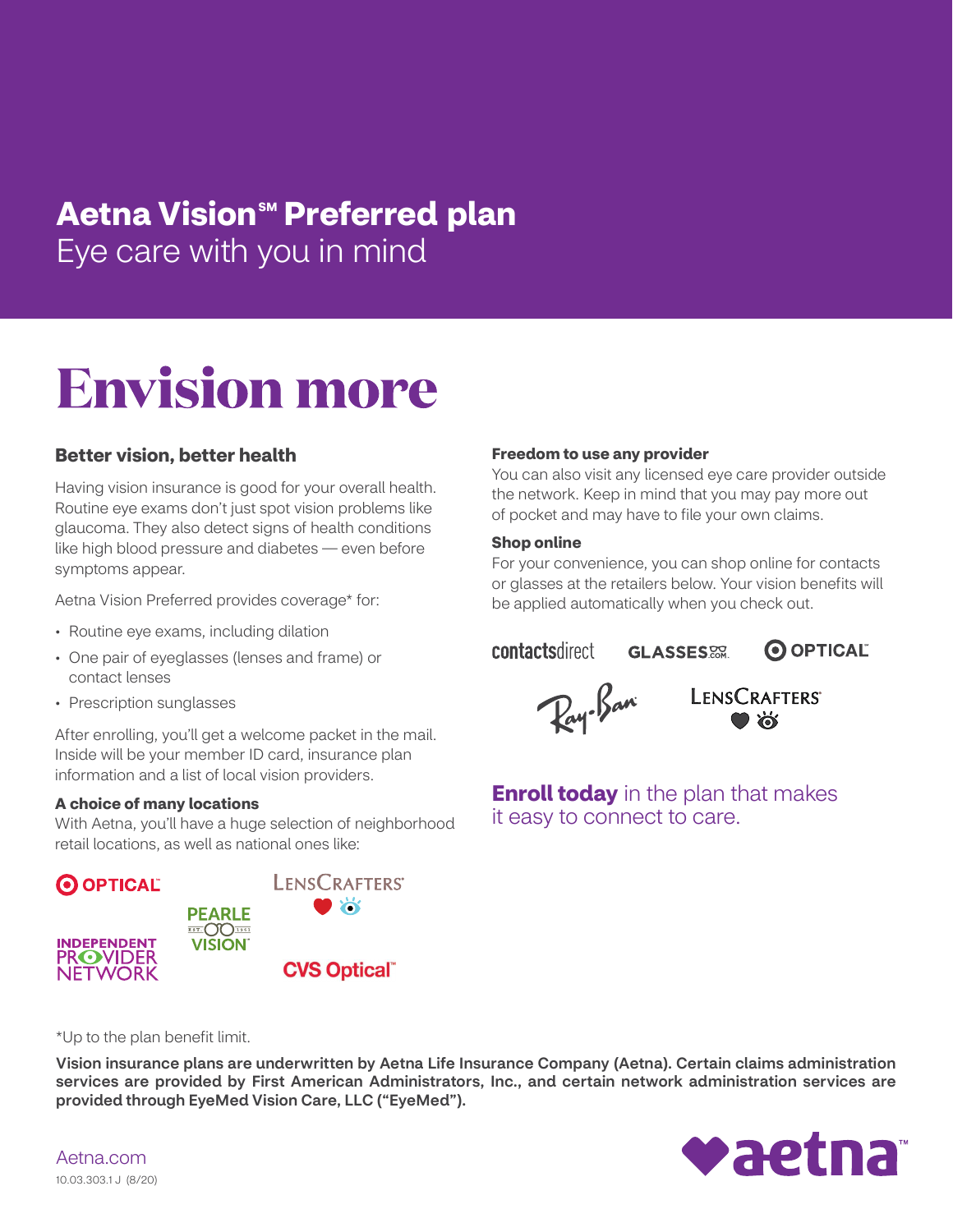

### **Discounts** and savings

Find discounts on products and services through in-network providers, including:

20 percent off any balance over your frame allowance

15 percent off any balance over your conventional\* contact lens allowance

Up to 40 percent off extra pairs of prescription eyeglasses and sunglasses

Up to 20 percent off noncovered items, including nonprescription sunglasses and lens extras/add-ons, like antireflective coatings

**Discounts** on LASIK surgery

**40 percent off** hearing exams and special pricing on hearing aids

**Coupon codes** for free express shipping and more when you shop online



## Features that fit your busy lifestyle

### Flexibility

You can get your eye exam and buy your eyewear at different places.

### Extended hours

Many provider locations are open seven days a week, as well as evenings, and even accept walk-ins.

### Convenient digital tools

Search for providers, manage your benefits and view your ID card online at **AetnaVision.com** or on our mobile app.

### Service

Our customer service reps are available seven days a week.



You can use your flexible spending account or health savings account toward out-of-pocket expenses.

\*Lenses intended for ongoing, daily-wear use, including rigid gas-permeable lenses.

Trademarks and logos displayed are the property of their respective owners.

Exclusions and limitations for vision include: any charges in excess of the benefits, dollar or supply limits listed above; special vision procedures, such as orthoptics, vision therapy or vision training; vision services or supplies that do not meet professionally accepted standards; plano (nonprescription) lenses; nonprescription sunglasses; two pairs of glasses in lieu of bifocals; medical and/or surgical treatment of the eyes; cosmetic services; lost or broken lenses, frames, glasses or contact lenses. Other exclusions and limitations may also apply.

This material is for information only and is not an offer to contract. An application must be completed in order to obtain coverage. Providers participating in the Aetna Vision<sup>sm</sup> network are contracted through EyeMed Vision Care, LLC ("EyeMed"). EyeMed and Aetna are independent contractors and not employees or agents of each other. Participating vision providers are credentialed by and subject to the credentialing requirements of EyeMed. Aetna does not provide medical/vision care or treatment and is not responsible for outcomes. Aetna does not guarantee access to vision care services or access to specific vision care providers, and provider network composition is subject to change without notice. Not all vision services are covered. See plan documents for a complete description of benefits, exclusions, limitations and conditions of coverage. Lens coverage can be used once every benefits period to purchase either one pair of eyeglass lenses OR one order of contact lenses. Plan features and availability may vary by location and are subject to change. Discounts for noncovered services may not be available in all states. Discounts are not insurance. Refer to Aetna.com for more information about Aetna<sup>®</sup> plans.

Visit Aetna.com/individuals-families/member-rights-resources/rights/disclosure-information.html to view or print your medical, dental or vision plan disclosures. Here, you can also find state requirements and information on the Women's Health and Cancer Rights Act.

Policy forms issued in Idaho include: GR-29/GR-29N, AL HGrpPOL-Vision 01.

Policy forms issued in Oklahoma include: GR-23 and/or GR-29N.

Policy forms issued in Missouri include: AL HGrpPOL-Vision 01.



Aetna.com

©2020 Aetna Inc. 10.03.303.1 J (8/20)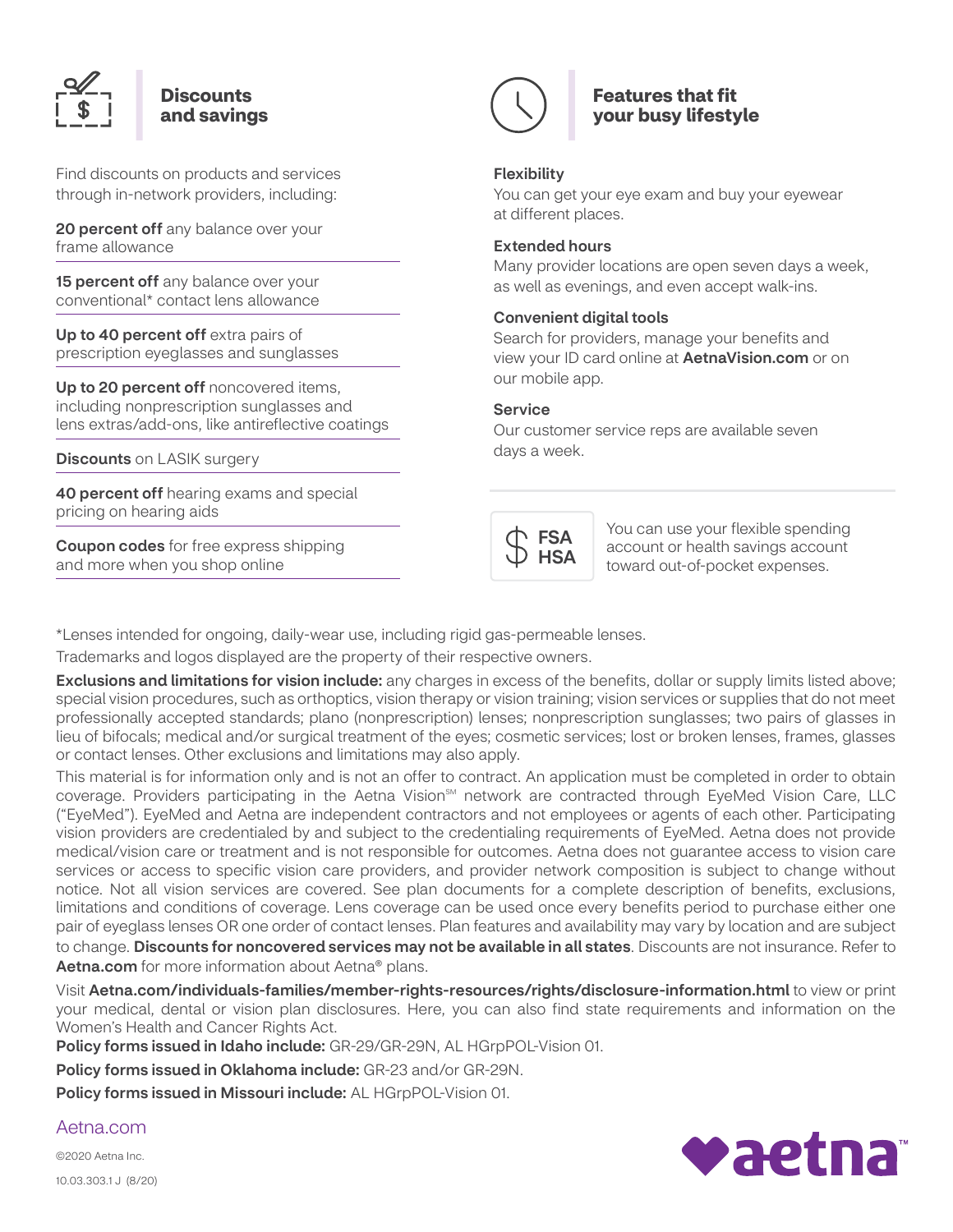# Plan Aetna Vision™ Preferred Atención de la vista pensada para usted

# **Visualice mucho más**

# Mejor vista, mejor salud

Contar con seguro para la vista es bueno para la salud general. Los exámenes de la vista de rutina no solo sirven para detectar problemas oculares como el glaucoma. También detectan signos de afecciones como presión arterial alta y diabetes, incluso antes de que aparezcan los síntomas.

Aetna Vision Preferred ofrece cobertura\* para todo esto:

- Exámenes de la vista de rutina, incluidos los exámenes
- Un par de anteojos (lentes y marcos) o lentes de contacto
- Gafas de sol con receta

Cuando se inscriba, recibirá un paquete de bienvenida por correo. En él encontrará su identificación de miembro, información del plan de seguro y una lista de proveedores locales de servicios la vista.

### Elección entre muchas ubicaciones

Con Aetna, podrá elegir entre una enorme variedad de ubicaciones minoristas en vecindarios, además de opciones a nivel nacional como estas:



### Libertad de acudir a cualquier proveedor

También puede visitar a cualquier proveedor autorizado de atención de la vista fuera de la red. Tenga en cuenta que es posible que deba pagar más de su bolsillo y presentar sus propias reclamaciones.

### Compre en línea

Para su comodidad, puede comprar lentes de contacto y anteojos en las siguientes tiendas minoristas en línea. Se aplicarán automáticamente sus beneficios de la vista cuando finalice la compra.

### **contactsdirect**

O OPTICAL **GLASSES** 



LENSCRAFTERS

**Inscríbase hoy mismo** al plan que hace simple estar en contacto con la atención.

### \* Hasta el límite de beneficios del plan.

Los planes de seguro de la vista son suscritos por Aetna Life Insurance Company (Aetna). Ciertos servicios administrativos de reclamaciones son proporcionados por First American Administrators, Inc. y ciertos servicios administrativos de la red son proporcionados mediante EyeMed Vision Care, LLC ("EyeMed").